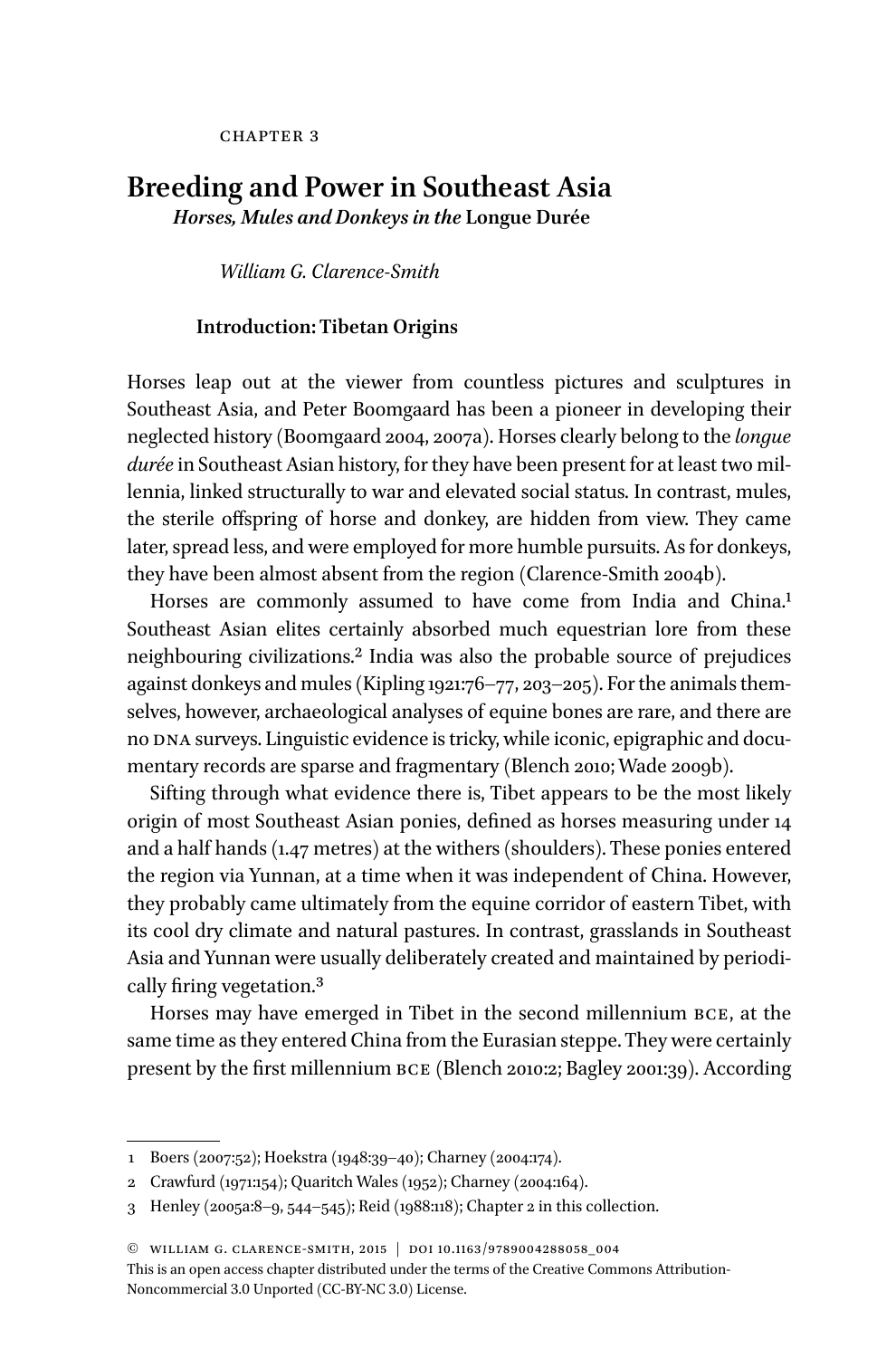to one account, Tibetan ponies developed as half a dozen tough and surefooted breeds, distinct from those of Mongolia, as natural or social selection encouraged adaptation to harsh conditions at high altitude.<sup>4</sup> As Tibetan ponies are smaller and less corpulent than those of Mongolia, an infusion of blood from across the Himalayas has been suggested (Kidd 1985:38, 47, 191).

The Chinese obtained Tibetan horses from early times (Bøckman 1991:177; Schafer 1985:62, 64–65, 76). The Qin, one of China's 'warring dynasties', expanded into the Tibetan borderlands of Sichuan in the fourth century bce, partly to obtain such horses (Bagley 2001:39). Since then, the country of Kham, the south eastern Tibetan marches, has often been annexed to Sichuan, leading authors to refer to the 'wiry pony of Szechwan' (Schafer 1985:62). In reality, the great rice-growing bowl of Sichuan proper is not a land of equids (Gill 1883:88, 107; Davies 1909:222, 292–294).

Tibetan ponies probably diffused onto the limestone plateau of Yunnan, where archaeological evidence suggests that they were raised from the sixth century bce (Wade 2009b:162). Dian bronzes from the independent state of the region, dating from around the second century bce onwards, show horses ridden without stirrups. Han China obtained Dian horses as gifts and tribute, or through raids (Pirazzoli-t'Serstevens 1974:19–20). The later Nan Zhao kingdom continued to supply ponies to China from the late sixth century ce (Backus 1981:9, 30, 119). To be sure, the Chinese long preferred sturdier and larger Mongolian ponies to Tibetan 'river ponies' so called because they were shipped down the Yangzi (Coates 1994, 22–24, 59, 186). However, ponies from the south-western marches were a significant resource, especially when the steppe turned hostile to the ruling dynasty in China.<sup>5</sup>

## **The Diffusion of Tibetan Ponies across Mainland Southeast Asia**

Ponies moved easily from Yunnan into the northern uplands of Southeast Asia (Luce 1960:326; Forbes and Henley 1997:83). Indeed, there were no ecological barriers, and a mosaic of Burmic, Tai, Austroasiatic, and Miao-Yao peoples lived on either side of the current border with China (Backus 1981). In the ninth century ce, horse breeding was especially developed in what are today western Yunnan and northern Burma (Wade 2009b:166–167; Luce 1960:326).

Archaeological evidence suggests that horses were being bred, and copied in figurines, on the Khorat Plateau of northeastern Thailand between 500 bce

<sup>4</sup> Peissel (2000:82–83, 127–130, 184, 235–241).

<sup>5</sup> Backus (1981:163); Paul Smith (1991); Yang (2004:297–299).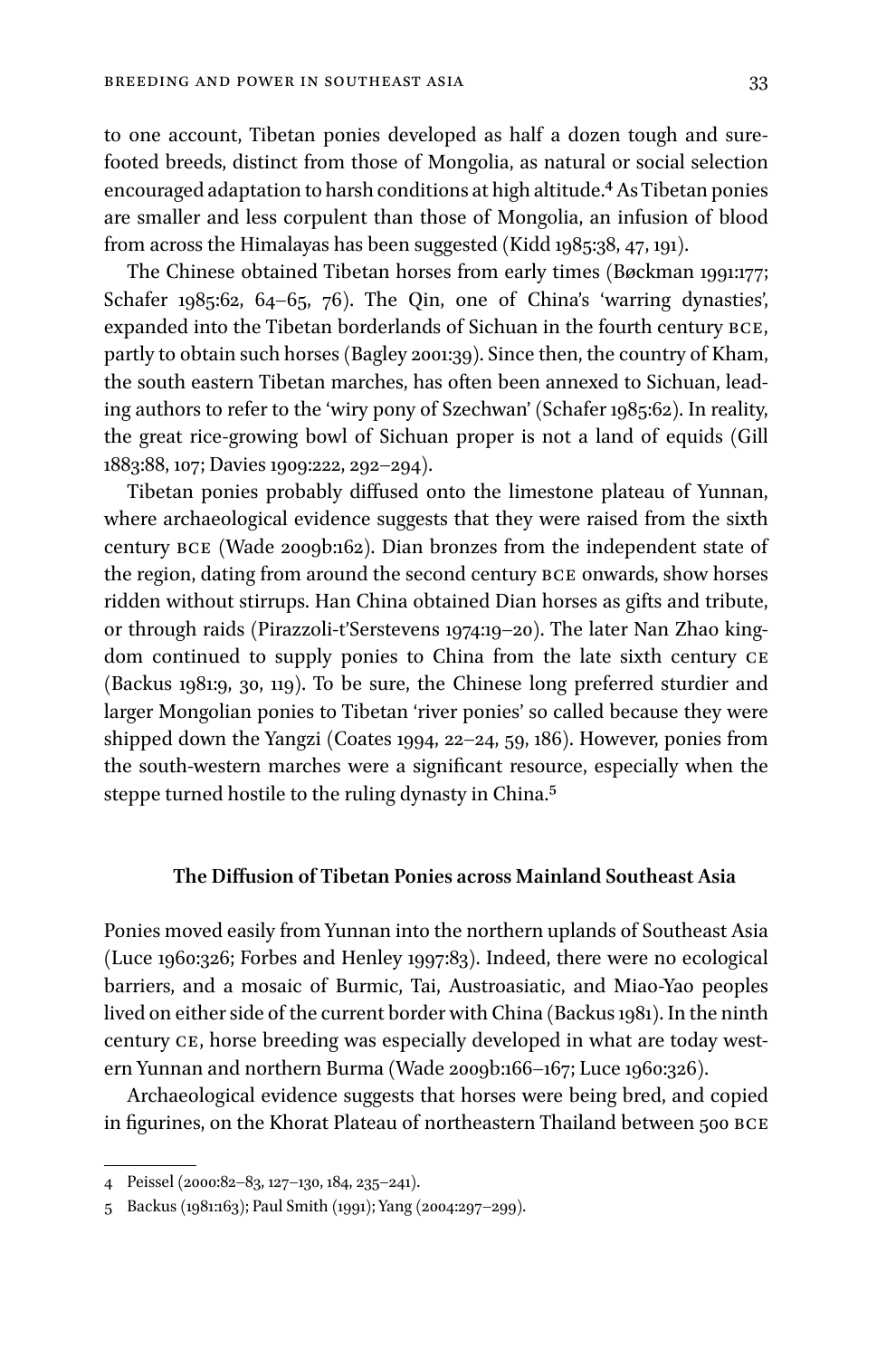and 400 ce (Wade 2009b:162). Horse breeding spread easily into Southeast Asia's Dry Zone, where a rain shadow effect lowers annual precipitation. Open savannahs provided rough grazing, extending over a discontinuous belt of plains and low plateaus from central Burma, to northeastern Thailand, Cambodia, and south-central Vietnam (Fukui 1999). Local fodder crops, such as sorghum in central Burma, were also well adapted for horses (Charney 2004:172).

Trade with India and China is unlikely to have had much effect on the bloodlines of Southeast Asia. The balance of equine trade always appears to have been in Southeast Asia's favour. For example, China obtained Yunnanese horses via northern Vietnam in the first millennium CE (Yang 2004:295-296). Even when horses moved the other way, they mainly consisted of a kind of Tibetan pony, as in the case of northeastern India.6 A smaller version of the Tibetan pony also prevailed south of the Yangzi in China (Mundy 1919:III-1, 266, n.4; Moor 1968:189).

The hypothesis of a Tibetan origin for the great majority of horses in Mainland Southeast Asia is reinforced by morphological considerations. Although ponies naturally tend to become smaller and 'weedier' in hot lowland zones, they continue to display marked physical affinities across the whole region (Moor 1968:189). That said, DNA tests would be necessary to resolve scientifically the question of how populations relate to one another.

## **The Mule Frontier**

The common small grey donkey, coming either from the steppe or from India, was ubiquitous in Tibet by the end of the nineteenth century, being raised by most farmers and herders (Bell 1998:44; Legendre 1913:194). Tibet also had larger donkeys, however, some of which were sent to the Chinese court as a gift as early as 654 ce. Mules were reported to be present in Tibet shortly thereafter (Schafer 1985:8, 76). In modern times, Tibetan riding mules were considerably larger than pack mules, reflecting the existence of large breeding donkeys, possibly imported from North China.7

Mules and donkeys followed horses onto the Yunnan Plateau from Tibet at an uncertain date, but the Mongol annexation of Yunnan, in the midthirteenth century ce, probably gave mule breeding a boost. The Mongols

<sup>6</sup> Chakravarti (2009:156–157); Joshi and Brown (1987:308); Chandola (1987:76); Balfour (1871, II:613); Kipling (1921:181).

<sup>7</sup> Teichman (1922:101, 221–222, Plate LXII).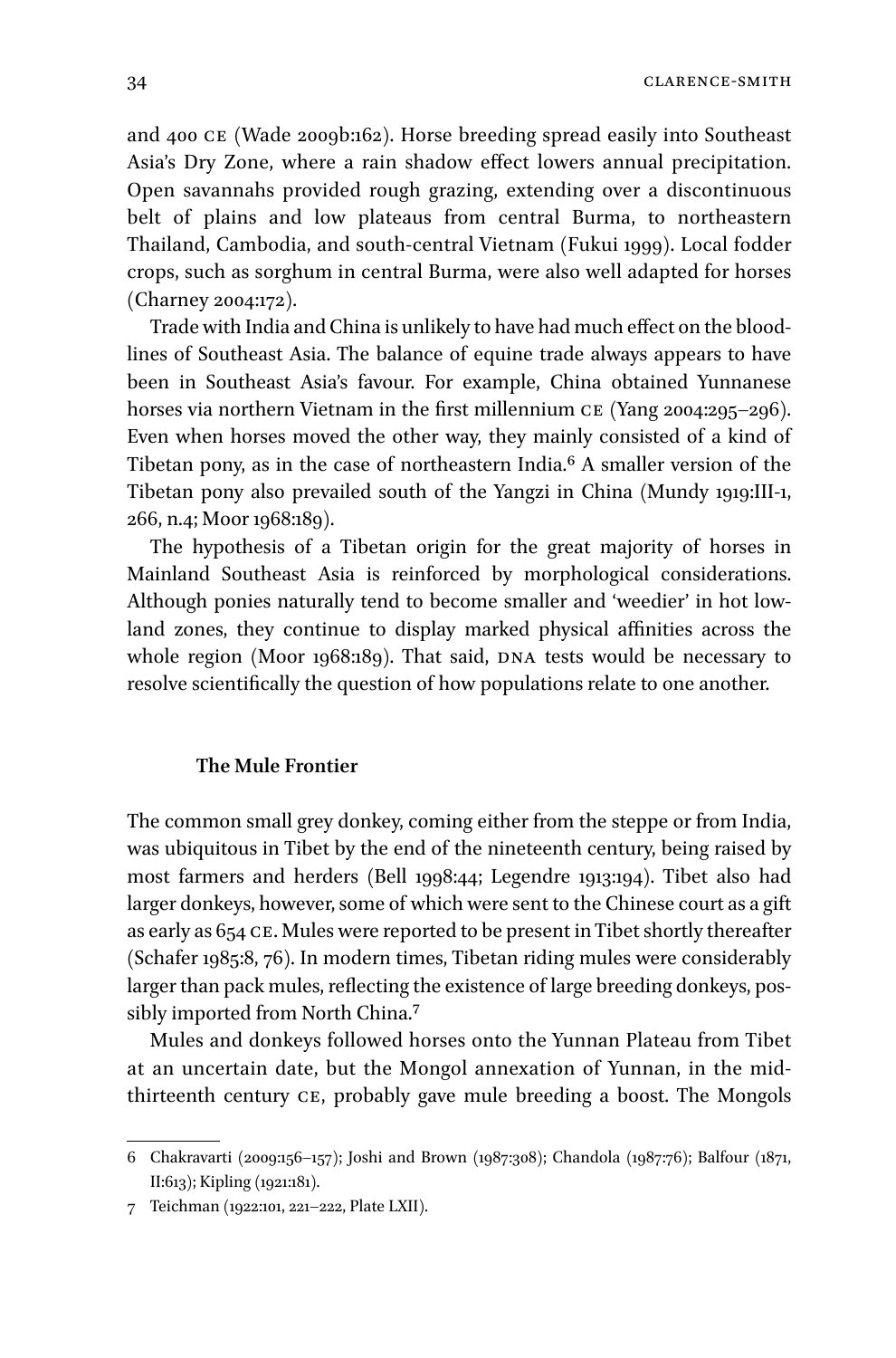garrisoned their newly conquered province with Inner Asian Muslims, who gradually evolved into Mandarin-speaking Hui communities, renowned for their mule breeding skills.<sup>8</sup> Mules were certainly common on the Yunnan Plateau by the late nineteenth century, and donkeys were present on a small scale (Pourias 1889:16). However, breeding hardly spread at all into Southeast Asia.9

Mules were more widely employed in Mainland Southeast Asia, as they plodded along the lengthy trails of the 'southern silk road'. These routes went back to the second century bce, although human porters initially carried goods (Pirazzoli-t'Serstevens 1974:45, 63). Mules may have been employed in caravans by the sixth century (Giersch 2006:170–171, 174–179). They certainly travelled on Tibetan routes in the eighth century (Schafer 1985:8).

By the late nineteenth century, mules dominated the booming caravan traffic, with an average of five or six mules to one pony (A. Forbes 1987:28). Yunnanese muleteers, especially Muslim Hui, developed a spider's web of routes, radiating out in all directions from three main entrepôts in Yunnan. Most termini were river ports, although caravans followed the un-navigable Salween to the sea at Moulmein. The muleteers also shifted bulky goods to yaks on the edges of the high Tibetan Plateau (A. Hill 1998; Forbes and Henley 1997:79-89).

Southeast Asian dependence on imports of mules from Yunnan and Tibet persisted (Clarence-Smith 2004b; Younghusband 1995:77–78). Burma appeared as an exporter to British India and Malaya in colonial times, but these were reexports of Tibetan and Yunnanese equids (Courtellemont 1904:173–179, 242). The reluctance of most Southeast Asians to engage in mule breeding themselves remains to be explained.

#### **The Spread of Horses in Maritime Southeast Asia**

The same broad type of pony can be found all across Southeast Asia, as far as Timor.<sup>10</sup> As dates of introduction are later than for the mainland, this suggests that the equine stock of the islands came mostly from the mainland, and was moved in short 'island-hopping' trips on small boats.

The famous sculptures in the temple of Borobodur in south-central Java, which date from the eighth and ninth centuries CE, seem to portray real local

<sup>8</sup> Forbes and Henley (1997:29–31, 38, 53, 79); Wang (1996:76, 117–125, 156).

<sup>9</sup> Scott and Hardiman (1900–01, II:1, 200–202, 205, II-2, 68); Younghusband (1995:77–78); Nguyen (1965:141).

<sup>10</sup> Moor (1968:189–190); Goodall (1973:167–168, 177–181); Kidd (1985:193).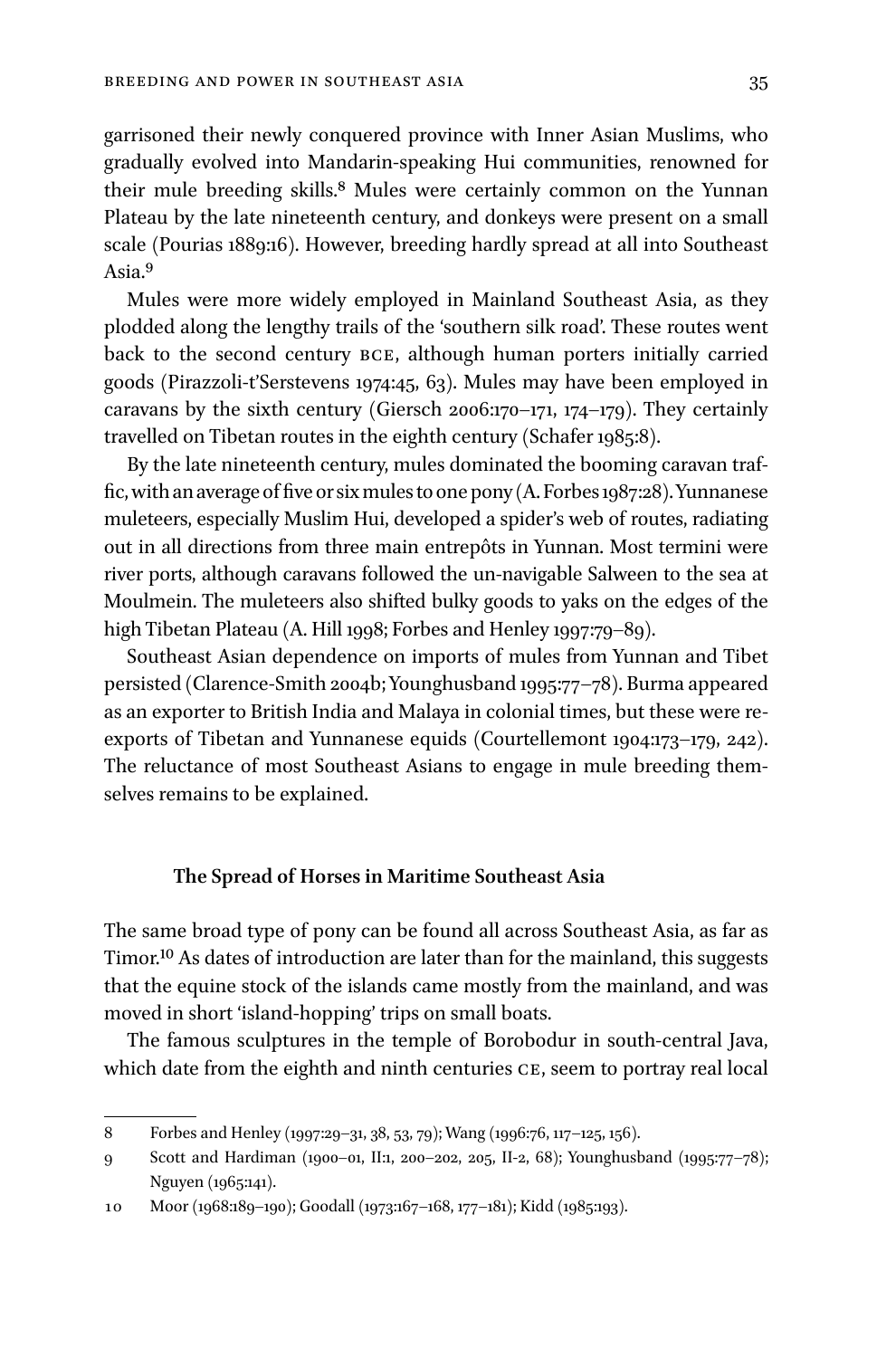ponies, rather than idealized Indic types (Wade 2009b:167). Some horses may already have been in Java in the seventh century, but the evidence is equivocal (Knapen 2001:294; Burkill 1966, I:1216). By the thirteenth century, 'hill ponies' were employed for riding inland in Java (Chao Ju Kua 1911:77).

A veritable 'cowboy country' developed in Nusa Tenggara (the Lesser Sunda Islands), an archipelago that becomes increasingly dry as it approaches Australia, and has the highest concentrations of horses in Southeast Asia. Epigraphic evidence shows that they were bred in Bali by the tenth century (Lombard 1967:89; Atmodjo 1985:31–32, 48). Evidence from bones has them present in the island of Timor by about the fifteenth century.11

In other parts of Maritime Southeast Asia, horses only spread after Europeans had arrived, but they were of the local type. Archaeologists have excavated no horse bones before the Spanish conquest of the Visayas in the late sixteenth century (Nishimura 1999:35). Nor is there any evidence for their presence, there or in Luzon, in other sources.12 Moreover, words for horse in the languages of these parts of the archipelago derive from Spanish or Portuguese (Crawfurd 1971:154; W. Forbes 1976:16). Sulawesi was a similar case.13 Nevertheless, Europeans imported ponies from neighbouring islands, or from the mainland, and not from further afield (Wernstedt and Spencer 1967:211).

Abundant exports of ponies from the eastern archipelago contrast with the failure of Mainland Southeast Asia to become self-sufficient. In the early sixteenth century already, Bali, Lombok and Sumbawa were supplying Java with numerous horses (Pires 1944, I:202–203). By the nineteenth century, Nusa Tenggara and South Sulawesi exported many ponies, not only to Java, but even to Mauritius in the western Indian Ocean.<sup>14</sup> The Philippines developed separate patterns of horse exports, to south-eastern India in the eighteenth century, and to south-eastern China in the nineteenth century (Quiason 1966:73, 105; Coates 1994:15–16, 29).

The northern half of Sumatra was another exporter, albeit on a smaller scale. There may have been horses here already in the third century CE, although the identification of place names is problematic (Chakravarti 1999:205). By the twelfth century, Chinese texts suggest that exports had begun (Chao Ju Kua 1911:72; Wade 2009b:170). The mountainous northern half of the island certainly developed a vigorous equine complex over time (Boomgaard 2004:213–216).

<sup>11</sup> Ramos and Rodrigues (1980); Ian Glover, personal communication, 2004.

<sup>12</sup> Pires (1944, I:133–134); Balfour (1971, II:614); Junker (1999:327).

<sup>13</sup> Pelras (1996:78–79, 99–100); Henley (2005a:69); Crawfurd (1971:277).

<sup>14</sup> Parimartha (1995:137–138); Clarence-Smith (2002, 2004a:57–64).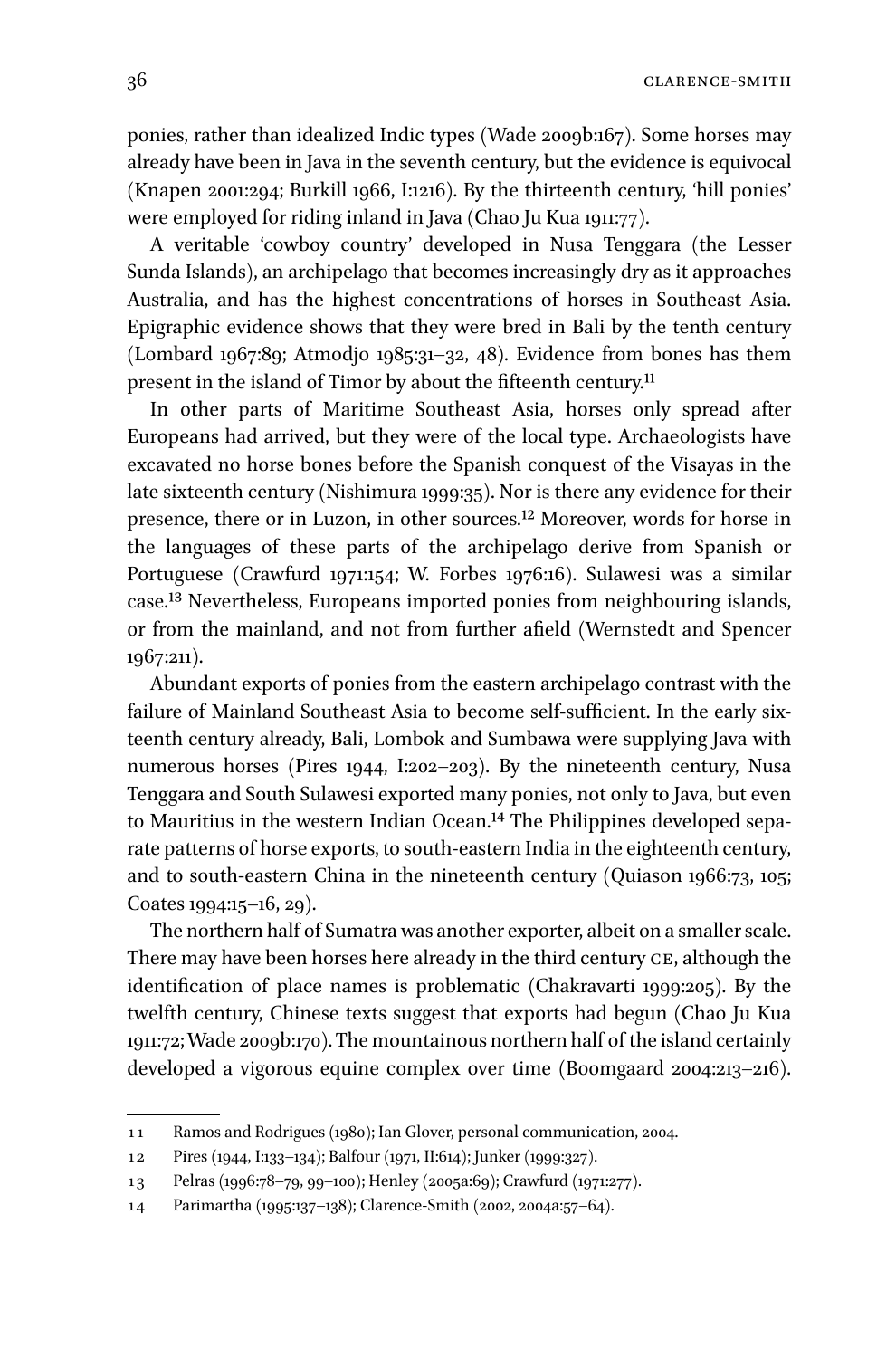In the seventeenth century, Aceh sent 'small, yet sprightly' ponies to southeastern India (Lombard 1967:89, 110, 221; Ito 1984:378). In the nineteenth century, 'Batak' and 'Achin' ponies crossed the straits to the towns of the Malayan Peninsula (Balfour 1871:613; Kreemer 1922–23, I:512–513).

There were limits to the penetration of horses into Maritime Southeast Asia, even after the Europeans had arrived, with ponies absent from certain apparently suitable uplands. Notable examples were the interior of the Malay Peninsula, the southern half of Sumatra's Barisan range, and the stupendous mountains of New Guinea. Most of the vast Borneo plateau was similarly void of horses, albeit with minor exceptions (Moor 1968:190).

#### **Long-distance Maritime Imports and Exports**

A few horses were brought by sea over long distances, from the first millennium ce onwards, notably as gifts from Chinese emperors to loyal tributaries. Southeast Asian envoys to China in the seventh century specifically requested horses. Although it is not clear whether such requests were always heeded, Champa received fairly regular presents of horses from Song emperors from the late tenth century (Wade 2009b:165–168; Burkill 1966, I:1216).

However, exports of horses from China to Southeast Asia were tightly controlled. In 1175, officials of the central court upbraided a Fujianese trader for promising to sell horses to Champa, as 'China's horses have never been permitted to be sent beyond the borders' (Wade 2009b:169). Chronically unable to obtain sufficient horses to meet the empire's needs, China did not wish to send large numbers to 'southern barbarians'. Moreover, horses could not easily be smuggled unnoticed onto a junk.

The flow of horses went mainly in the opposite direction, as tribute to China. Vietnam and Yunnan were amongst such tributaries from early in the first millennium CE. After the Ming dynasty had seized power in 1368, it faced the hostility of the steppe. Horses then came to China more regularly from all over Southeast Asia, in small numbers by sea, and in larger numbers overland (Ptak 1991; Wade 2009b:168, 173–174).

India was also chronically short of horses, and thus sent no more than a trickle to Southeast Asia. As early as the third century ce, horses from India may have reached the Straits of Melaka and Cambodia, although the destination could equally have been Tamilnadu.<sup>15</sup> The traffic to Southeast Asia was

<sup>15</sup> Chakravarti (1999:205, 2009:151–152); Wade (2009b:164–165).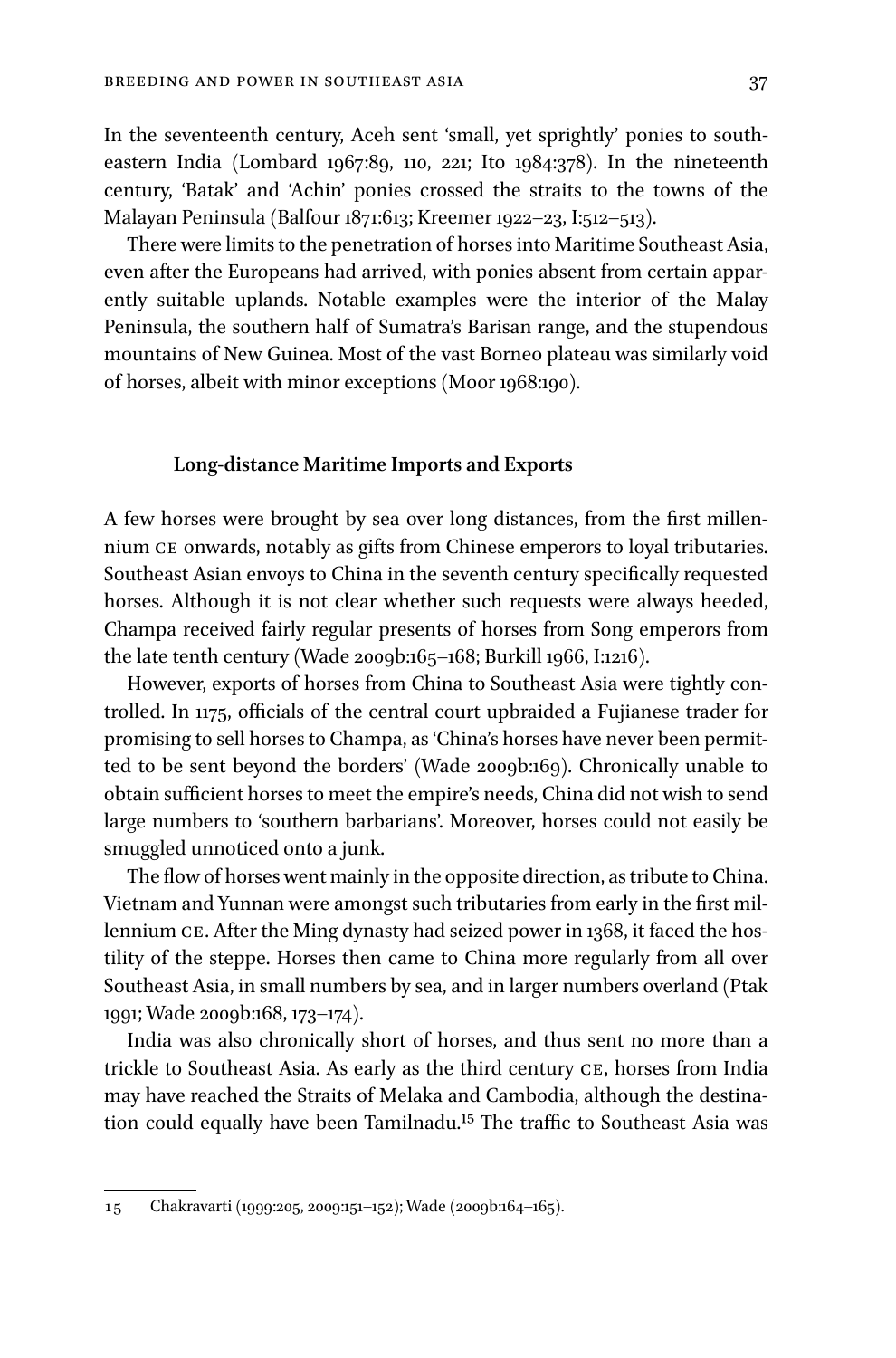occasional, with no large numbers ever dispatched, and it was more than counter-balanced by Southeast Asian ponies entering southern India.16

With the arrival of Europeans in the sixteenth century, potential new sources of imports opened up, but with few practical results. Portuguese officials, wishing to befriend Southeast Asian rulers, occasionally gave them fine horses, some of which were described as European (Lombard 1967:228–229). However, the Portuguese were more likely to donate Arabs and Persians, of which they shipped large numbers to India (Loureiro 2009). The Dutch voc also initially conferred Arabs and Persians on its protégés, before cutting costs by breeding horses on islands off the north coast of Sri Lanka (Boomgaard 2004:212–213).

The Spaniards hardly had a greater impact. Very few horses came from New Spain, as it was so difficult to keep them alive crossing the vast Pacific Ocean (Diaz-Trechuelo 1963:203). Ponies from China and Japan were more significant, as the Spaniards found ways of eluding prohibitions on exports. In any event, the standard Southeast Asian pony soon prevailed, possibly obtained from the Muslim foe in Mindanao and Sulu (Bankoff 2007a:85, 191).

The embryonic nature of mule breeding in the Philippines was perplexing, as the Spaniards transformed the economy of the Americas with these animals. They brought a few donkeys and mules from New Spain, but with no significant impact (Diaz-Trechuelo 1963:203). China was more important as a source of donkeys and mules, but again with no apparent effect on local breeding (Blair and Robertson 1903–07:xvi, 90, 180).

A similar lack of donkeys and mules characterized the rest of Maritime Southeast Asia, even though a word for donkey was generally known (Crawfurd 1971:25). Donkeys appeared occasionally in Indonesia, but as oddities. They were reportedly in a royal procession of 1359 in Java, in the company of camels, perhaps imported to demonstrate royal power (Robson 1995:68, 128). In Batavia in 1709, 'a train of slave women on donkeys' followed Abraham van Riebeeck, the Dutch governor-general, in a similar manifestation of authority (J. Taylor 1983:57).

### **New Breeds in Southeast Asia to c. 1800**

The genetic consequences of even quite small amounts of new blood could have been major. Deliveries of horses from China probably consisted of Tibetan

<sup>16</sup> Wade (2009b:172); Chao Ju Kua (1911:72); Ito (1984:378); Quiason (1966:73, 105).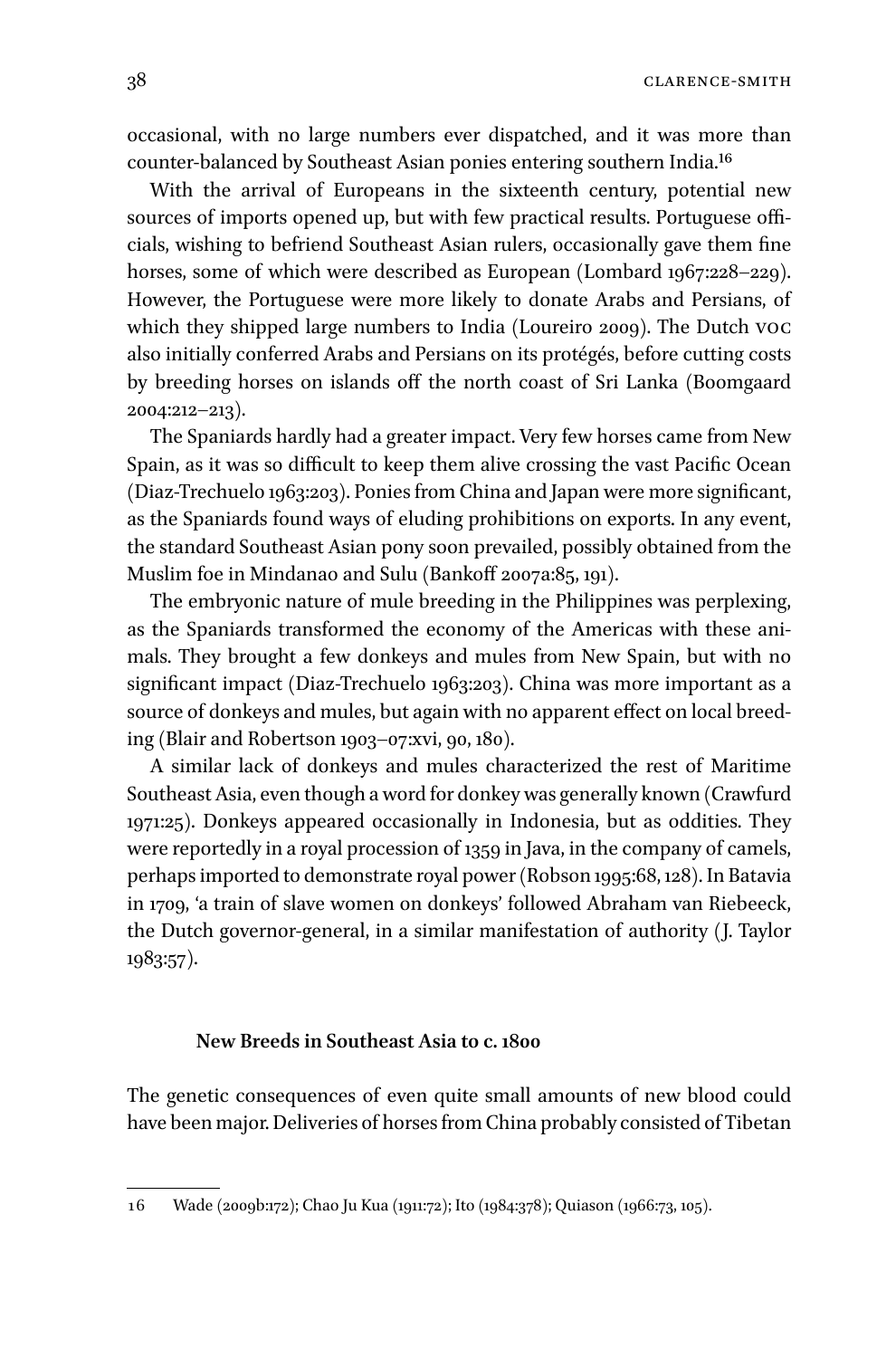and Mongolian ponies, although 'divine' Central Asian horses of Fergana may have reached favourite allies. Ships would also have brought tough Indian crossbreeds from Kutch and Sind, fine Arabians, and large Türkmen (Turcomans) from Persia. Western stock, whether from Europe or the Americas, was rare.

In reality, it is difficult to detect much impact from this outside blood on the ponies of Mainland Southeast Asia, because larger and 'finer' horses acclimatized badly in tropical conditions. Early modern Thai kings made sustained efforts to obtain Middle Eastern horses, and, failing that, horses from Java, but there is no indication that this led to self-reproducing new breeds (Pombejra 2007). Less is known about Burma, Cambodia or Vietnam, but again, no new type of horse can be seen to have emerged.

In Maritime Southeast Asia, new breeds did appear, of which the largest was the Priangan (Preanger) horse of western Java. It emerged from the late seventeenth century, as a result of crossbreeding with Middle Eastern horses, a process that was actively encouraged by the Dutch from 1736 (Boomgaard 2004:218–219, 223). As Arabs are small, only just qualifying as horses rather than ponies, the Persians were probably of the big bony Türkmen type. By the 1890s, Priangan horses might reach 15 hands, but they had weak bones and were 'razor-chested' (Worsfold 1893:220). Although this was the tallest local horse in Southeast Asia, one observer thought that it 'otherwise cannot be highly praised' (Cabaton 1911:119). Moreover, the Priangan horses tended not to breed true (Barwegen 2005:46–47; Sibinga Mulder 1927:321).

The Kedu horse of south-central Java was quite different, as it was the result of careful selection within local equine stocks by Javanese aristocrats from the early eighteenth century (Boomgaard 2004:220). Though smaller than the Priangan horse, it was much better proportioned (Cabaton 1911:120; Barwegen 2005:47). One specialist of the 1930s was bowled over by the beauty of this 'miniature horse' (Kay 1939:24–25).

The most famous Maritime Southeast Asian breed was the Sandalwood, which probably emerged in early modern times. Variously said to originate in Sumbawa or Sumba, it was known as 'the handsomest and best breed' and 'the Arab of the archipelago'.17 In accordance with this sobriquet, it has been alleged that there must have been Arab blood in its veins (Kidd 1985:193). There is no hard evidence to substantiate this view, however, and selective breeding may have been more important for its development.

<sup>17</sup> Boers (1997, 2007); Barwegen (2005:49–50); Crawfurd (1971:53, 153–154, 375, 420).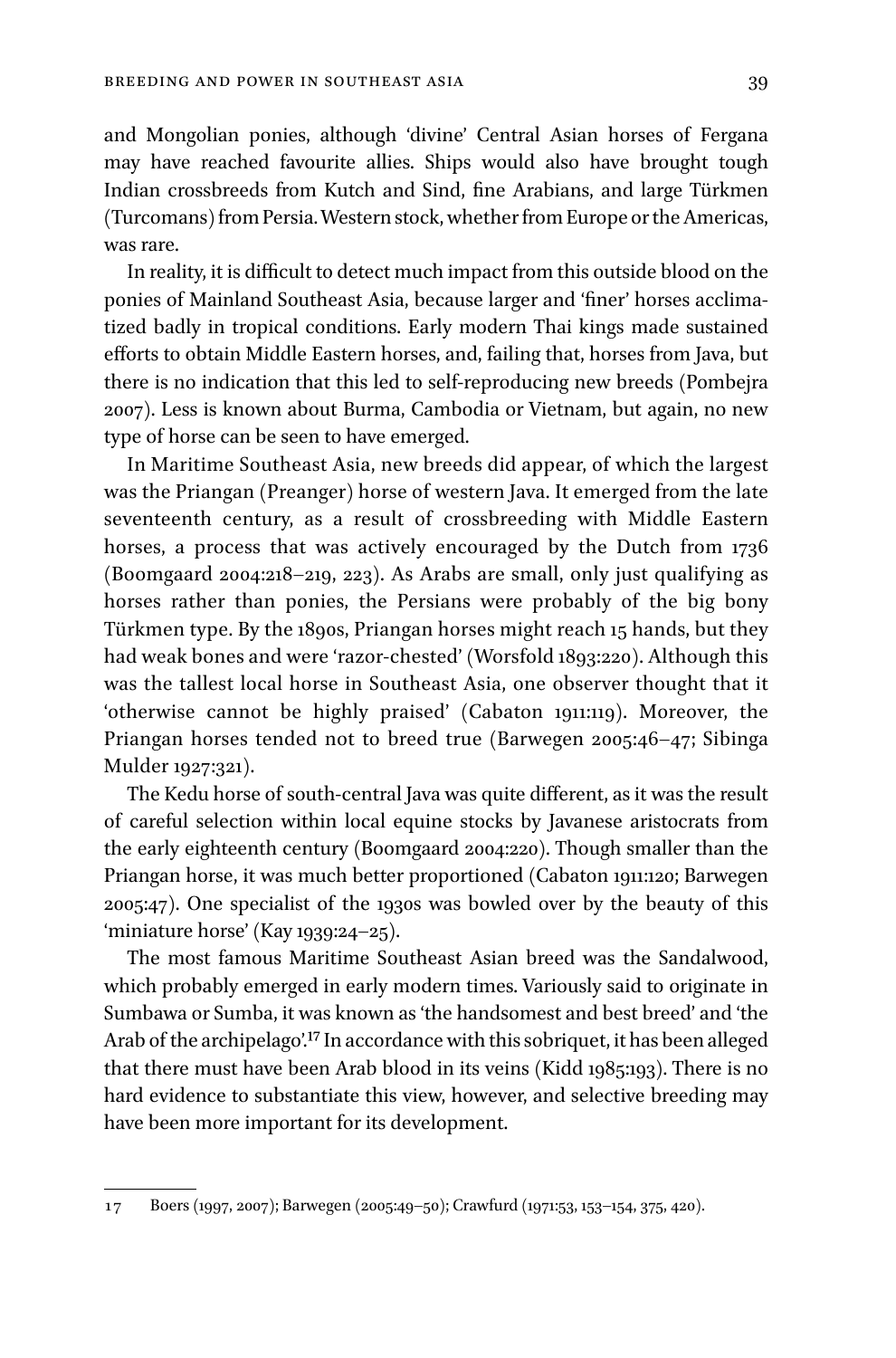40 Clarence-Smith

## **Horses and Southeast Asian State Formation**

A connection between horses and political power emerged, in part because of the speedy communications that these animals afforded. Mounted units also made armies more mobile, and cavalrymen were a particularly formidable force on the battlefield before the rise of firearms. Even after the introduction of firearms, cavalry continued to play an important role in scouting, foraging, flanking, probing, and the pursuit of fugitives (Boomgaard 2004, 2007a; Charney 2004:Ch. 7).

It is thus unsurprising that Southeast Asia's earliest large states often had capital cities located close to supplies of horses, as in Burma. The capital of Pagan, which flourished from the ninth to the thirteenth century CE, was in a dry area, with good access to horses. The Chinese customs official Zhao Rugua (Chao Ju-kua), who compiled information about the twelfth and early thirteenth centuries, reported on 'a great plenty of horses', ridden without a saddle (Chao Ju Kua 1911:58). Of 185 mentions of animals in Pagan inscriptions known to scholars around 1940, 15 referred to horses (Luce 1960:370, 373–375). Tomé Pires (1944, I:102, 111), in the early sixteenth century stressed the importance of both horses and elephants to the power of the successor state of Ava, whereas he noted only elephants for the rival state of Pegu to the south.

Place names further indicate that specialized horse breeding areas extended from the city of Pagan eastwards to Kyaukse (Frasch 1996:180). Indeed, the uplands of the northern Pegu Yoma range, especially the slopes of mystical Mount Popa, long remained famous for raising legendary horses (Scott and Hardiman 1900–1901, II:2, 263).

As many historians have noted, the capital of the great empire of Angkor, which flourished from the ninth to the fourteenth century, was not located directly in the 'rice bowl' of Battambang. Carvings show many horses, ridden without stirrups, as well as elephants.18 Inscriptions also refer to horses (Quaritch Wales 1952:88). That said, Zhou Daguan (Chou Ta-kuan), a Chinese envoy in Angkor in 1296, stated that these horses were 'very small' (Chou 1967:35).

The confederation of Champa, in what is today central Vietnam, had few rice fields, but disposed of numerous horses, as well as elephants (Wade 2009b:165). Champa may have bred the smallest horses in all of Southeast Asia, for Ma Huan declared them to be as small as donkeys (Ma Huan 1970:81). Nevertheless, they were plentiful, for Tomé Pires (1944, I:113) noted of the Cham

<sup>18</sup> Frédéric (1981:322–324); Jacq-Hergoualc'h (1979:75–77, 84, 143–144, 149–161).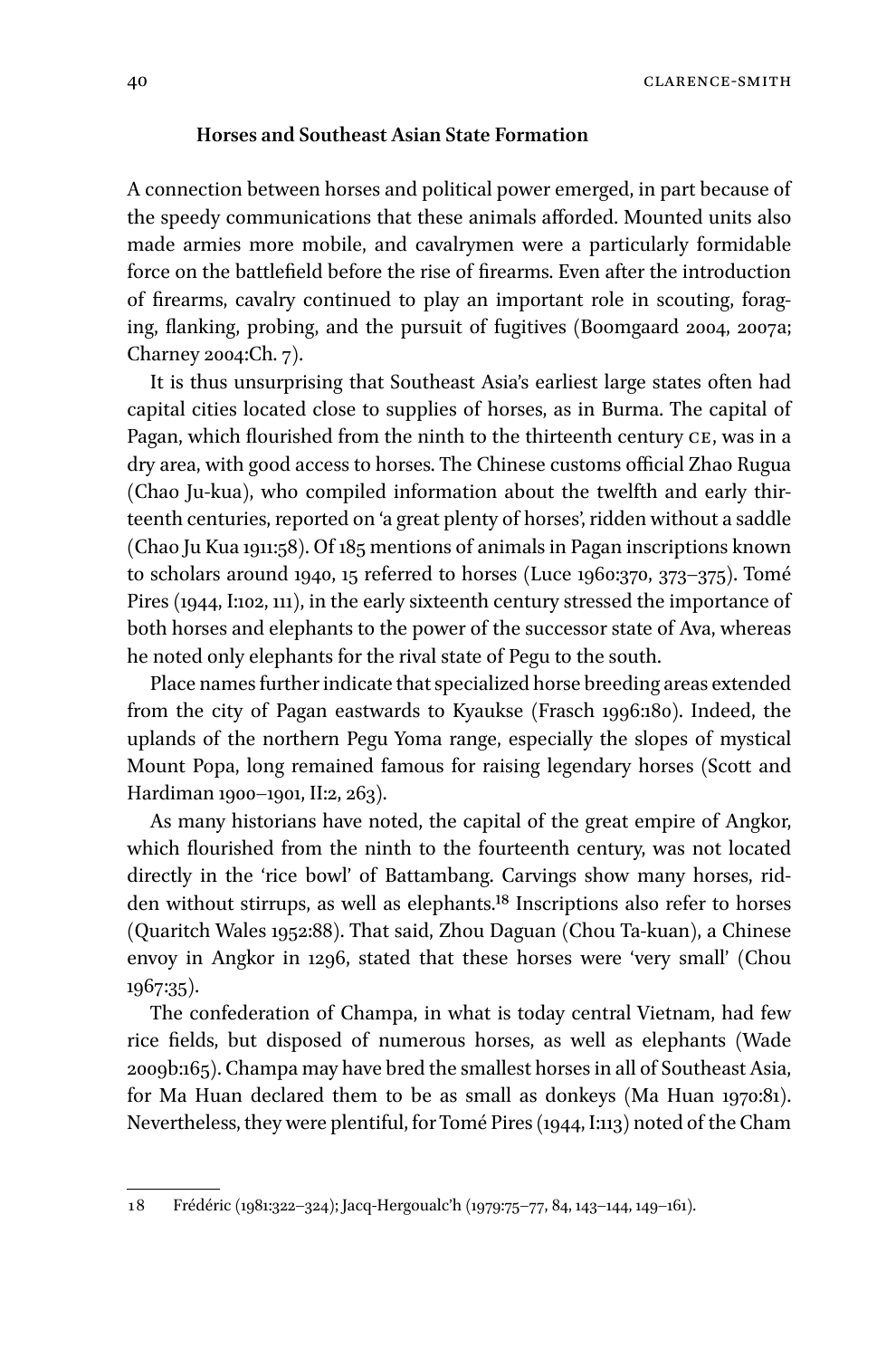in the early sixteenth century that 'they all have horses'. Indeed, by the late eighteenth century, horses were running almost wild in the mountains of what is today south-central Vietnam (Li and Reid 1993:125).

The Vietnamese of the Red River, blessed with rice, horses and elephants, developed a precocious horse culture, based in part on easy access to Yunnanese horses (Yang 2004:295-296). China ruled this area from 111 BCE to 939 CE, integrating it into a civilization where equids were part of daily life. Vietnamese tombs of the Han era contain model farms, made of ceramics, with horses among the domestic stock  $(K. Taylor\ 1983:50; K. Hall\ 1992:263)$ . In the midninth century, mountain chiefs from the fringes of the Yunnan Plateau bartered horses and cattle for lowland salt. When a senior Chinese official took control of salt producing villages and altered the terms of trade, the inhabitants called on Nan Zhao for redress.19 In early modern times, northern Vietnam was described as 'a land of many horses', with breeding an upland speciality (Pires 1944, I:115; Nguyen 1965:141–142).

The relation between horses and centralized states may have been greatest in Java, where elephants were not present in the wild, though a few were imported by sea. While states of the 'Malay World' often rested on the control of sea-lanes, this was less true of densely populated Java, where cavalry was crucial to political centralization (Quaritch Wales 1952:59–61; Pires 1944, I:193, 227). The capital of Majapahit was situated close to the numerous horses that Tomé Pires (1944, I:198) reported as grazing in the eastern part of the island.

The adoption of firearms from the fifteenth century had a somewhat contradictory impact on horse-borne warfare. Capital cities were often moved to seaports, where the new weapons could most easily be imported. However, firearms also made horses more useful than elephants, as the latter presented easier targets and tended to panic in the din of battle (Charney 2004:160–163,  $183-185$ ).

The spread of new Abrahamic faiths may also have contributed to raising the profile of horses. For Muslims, they were unquestionably noble beasts, whereas elephants had a somewhat troubled reputation, having been employed to attack the Prophet. Elephants were certainly part of Muslim royal courts and armies in South and Southeast Asia, but they tended to make way for horses over time (Clarence-Smith 2004c). Christians found elephants strange and hard to handle, rather than religiously tainted, while sharing the Muslims' enthusiasm for horses.

<sup>19</sup> K. Taylor (1983:239–240); K. Hall (1992:266); Wade (2009b:169).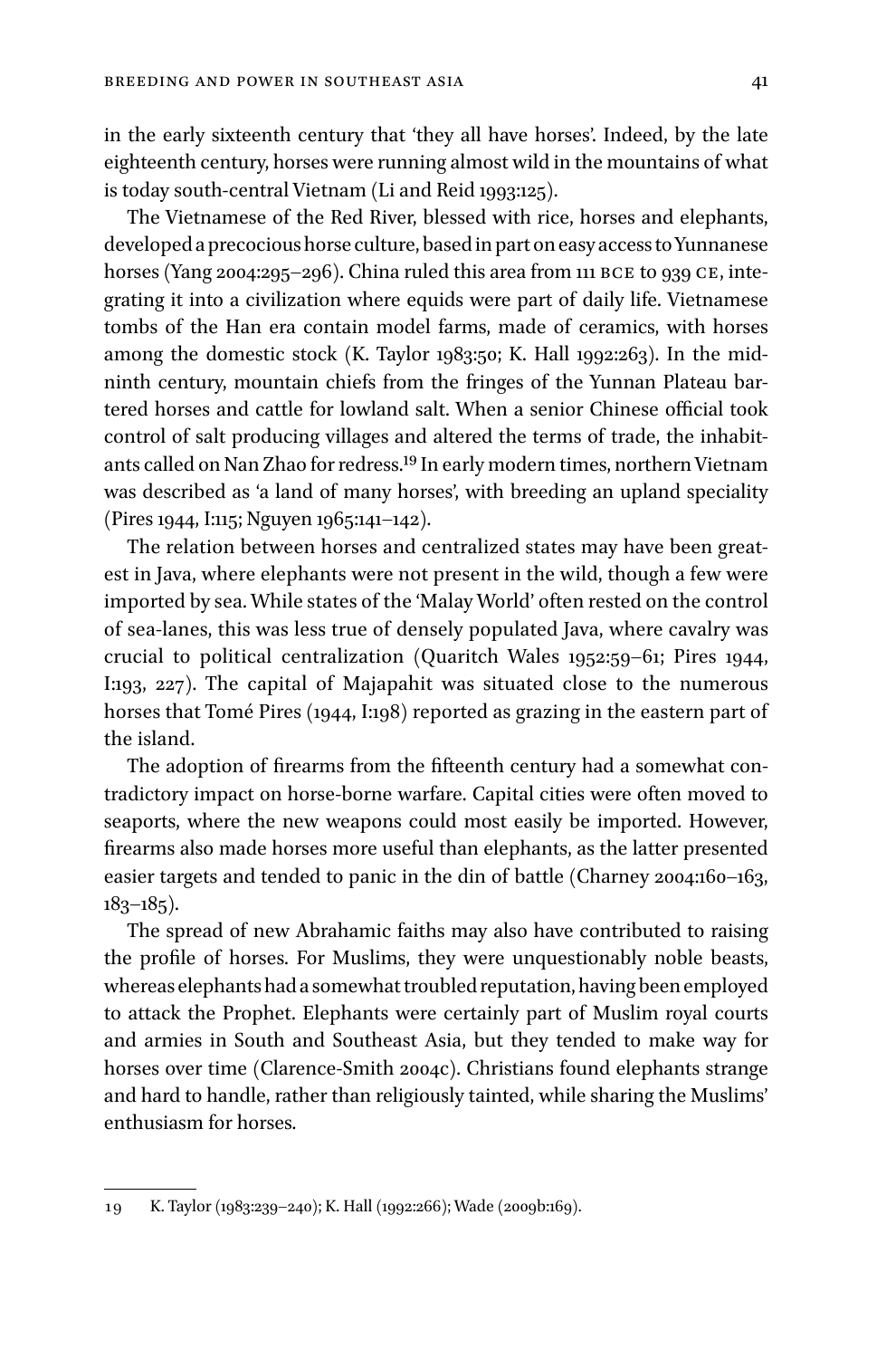42 Clarence-Smith

#### **Modern Western Colonialism and Horse Breeding**

The modern Western colonial occupation of Asia and Africa depended greatly on equids in military terms. 'Flying columns' consisted of dismantled mountain and machine guns on the backs of ponies or mules, squadrons of light cavalry, and a mounted baggage train able to keep up with the first two forces (Callwell 1990).

Colonial officers and officials, imbued with notions of Western scientific superiority, thus sought to transform the breeding of Southeast Asian horses, but they met with almost complete failure. Imported horses refused to eat local fodder, reproduced poorly, and died quickly, and their crossbred progeny suffered from similar defects. Moreover, they were subject to the dwarfing that occurs naturally among horses in tropical conditions (Bankoff 2007b:105–106, 109–111). One particular problem in Southeast Asia was that bamboo was a significant fodder, which imported stock would not eat (Younghusband 1995:76, 144; Rémond and Winter 1944:29).

The Spaniards imported Arab stallions into the Philippines in 1858, to produce artillery horses, but they actually died of starvation, due to a lack of suitable fodder (Bankoff 2007b:108-111). Nor did the Americans do much better with imports of American and Australian breeding stock, because of a combination of disease and feeding problems (Elliott 1968:346; Foreman 1906: 336–337).

Although the French claimed more success in Indochina, this is open to doubt. Over two generations, Syrian Arabs and Tunisian Barbs were crossed to produce horses that were three quarters local by blood, slightly larger, and allegedly retaining the endurance and resistance of local animals (Teston and Percheron 1931:916–917, 919). However, the British judgement was that French crossbreeding since the end of the nineteenth century had failed, including attempts with horses imported from Java and Burma (*Indo-China* 1943:288– 289). Nor were efforts with Australian imports in neighbouring Thailand crowned with any greater success (Thompson 1941:332).

Cultural misunderstandings also occurred, for example in the Chin area of Burma. Local people refused to have their mares serviced by a prize stallion provided free by the Frontier Force. They explained to a perplexed British official that they were inexpert riders, and that they were 'not keen to produce a stronger and more fiercely intractable breed' (Stevenson 1970:60).

Colonial efforts in the Malay world fared no better. The British in Penang mated Arab or Persian stallions with Sumatran mares around 1830, but soon gave up these experiments (Burkill 1966:1217). The Dutch were scarred by the Java War, as the metropolitan government had decided to abolish cavalry and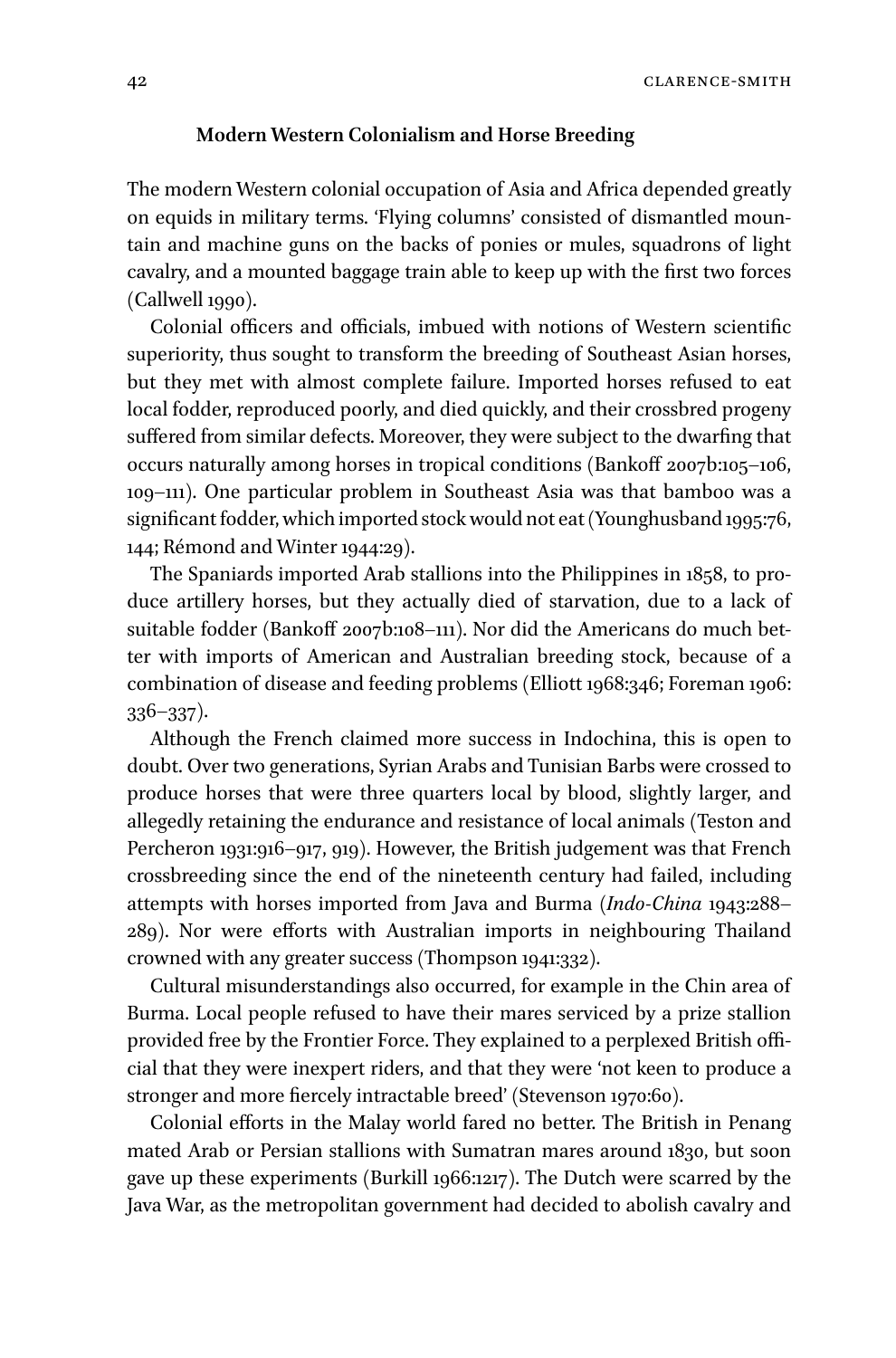horsed artillery in 1825, just as the island was about to explode into a destructive rebellion that lasted till 1830. An initial shortage of horses nearly resulted in disaster for Dutch arms (Heshusius 1978:8–11). A pre-existing stud in Priangan was thus reactivated (Payen 1988:100). Persians, Arabs and Sandalwoods were then crossbred with local mares throughout the nineteenth century, with Australian Walers added in the 1920s. However, results were disappointing (Barwegen 2005:44–45). Indeed, attempts by officers and racing enthusiasts to breed large horses were criticized as a waste of money, which would have been better spent importing ponies from Nusa Tenggara. Small horses were normal in the tropics, it was argued, and it was pointless to struggle against nature (Sibinga Mulder 1927:321–322).

Persistent efforts to 'improve' the horses of Nusa Tenggara itself, with imported Arab and Australian stock, accomplished little. That said, private initiatives on the part of Hadhrami Arab horse traders and local rajas seem to have been somewhat more effective than those undertaken by government studs.20

Incapable of changing Southeast Asian horses much, racing enthusiasts and governments fell back on importing Australian Walers. These fine horses, bred in a semi-tropical climate, were sold from South Africa to Japan by the end of the nineteenth century. By 1941, almost all the horses required for military, police, and parade duties in Southeast Asia were Walers, as well as those dominating race-tracks and polo grounds (Yarwood 1989). Local ponies were left with the drudgery of transport work, and occasional participation in agricultural tasks.

## **Modern Western Colonialism and Mule Breeding**

Colonial powers were no more successful in enhancing mule breeding. The Dutch were the most refractory to the possibility, having no significant experience of these hybrids at home, and only minor exposure to them in their Caribbean colonies. Despite the appearance of donkeys in Java in 1709, as noted above, there are no indications that the Dutch ever thought of fostering the breeding of mules in Indonesia.

Iberians had the necessary skills and inclinations, and yet proved unable to act. A proposal to import Spanish mules for the armed forces of the Philippines,

<sup>20</sup> Clarence-Smith (2002); Parimartha (1995:206); Patji (1991:165); Ormeling (1956:115); Hoekstra (1948:45–46); Sibinga Mulder (1927:323–324); Wielenga (1926:16, 35–36).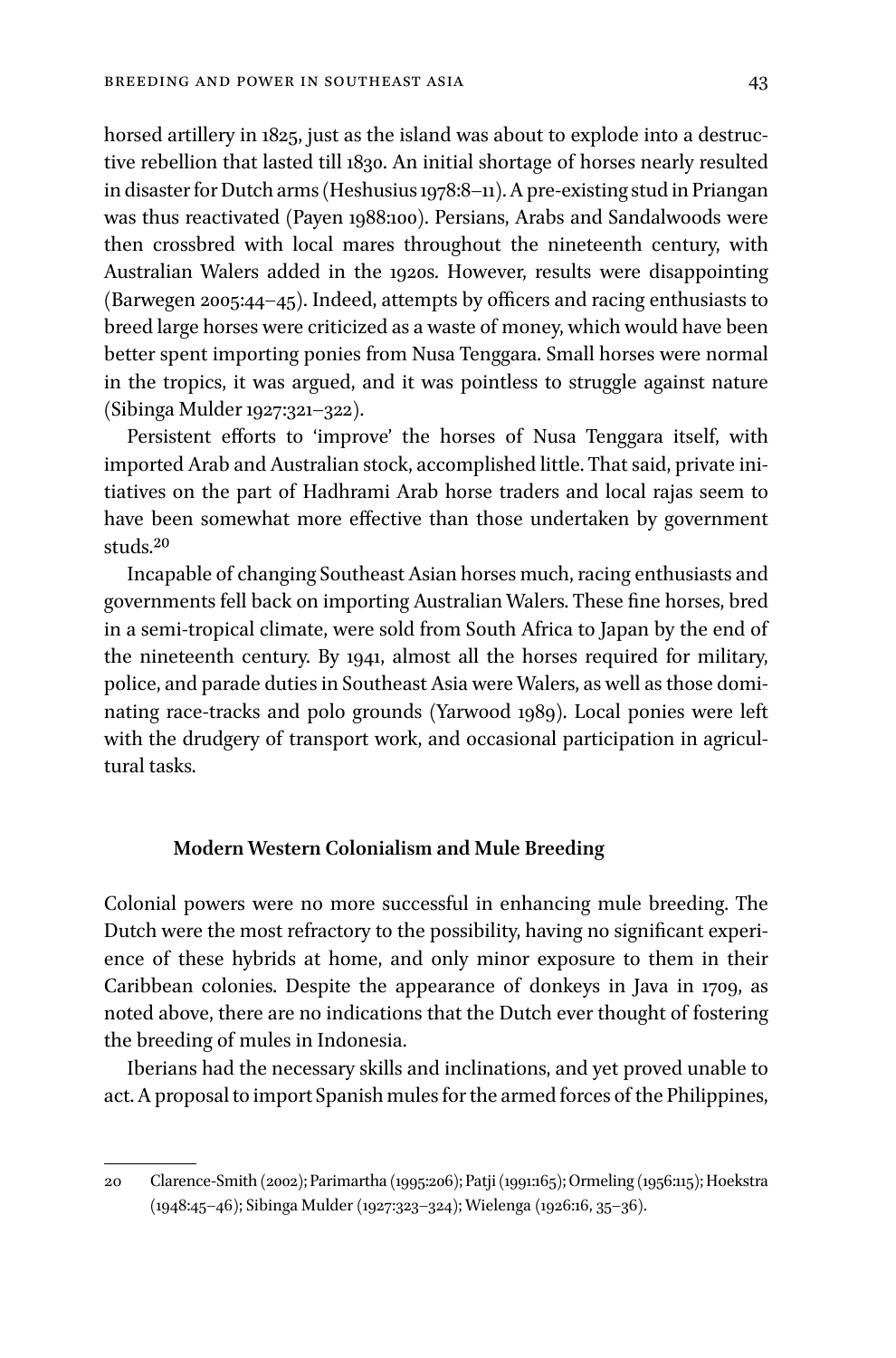in 1883, reflected a failure to breed them locally (Bankoff 2007b:109). In that decade, John Foreman encountered a grand total of five donkeys in his peregrinations around the Philippines (Foreman 1890:388). The Portuguese, who shared a common mule culture with the Spaniards, never even seem to have tried to raise mules in East Timor.

The American victors of 1898 in the Philippines were probably the world's greatest mule breeders at the time, but they did no better than their Spanish predecessors. The Americans brought numerous military mules to the Philippines, at great expense, and therefore imported 10 jack (male) donkeys in 1904 to breed mules locally in the government's experimental stock farms (Montemayor 1952:279). Private companies sought to do likewise.<sup>21</sup> As none of these initiatives came to fruition, infantry officers concluded in 1927 that it would be better to recruit 'native ponies' as pack animals, rather than to import the 'time-honored Army mule' from America.22

The French, heirs to a similar glorious tradition of mule breeding, achieved even less in Indochina. They also imported many mules, to impose their rule in the mountains of northern Indochina, obtaining them from China, Algeria and France (Teston and Percheron 1931:914). Despite their military reliance on these animals, notably to transport mountain guns, they did not develop the embryonic Vietnamese breeding sector in their colony.

The British had little experience of mules at home, but they had built up some credentials in the Punjab in northwestern India, and had high hopes for Burma, after its final conquest in the 1880s. The Army of India's mountain batteries suffered from a chronic deficit of mules, which had to be filled by expensive imports from Argentina, the United States, and elsewhere (Tegetmeier and Sutherland 1895:135–137). Persian jack (male) donkeys were therefore provided free for stud purposes in the southern Shan States of Burma. However, for reasons that are not stated, 'mule-breeding did not prove popular'.23

Malaya was not a target of British mule breeding aspirations, although mules were present. They were reportedly employed before 1917 to transport tin ore from an inland mine in Pahang, Malaya (Ledesma et al. 1997:134). An Indian mule battery, stationed in Singapore, mutinied in 1915 (Dijk 2009:124). Such mules were almost certainly imported from China and India respectively.

<sup>21</sup> nara, rg 350 (Bureau of Insular Affairs), 1914–45, Box 272, 1214–54, No. 3081, 'I.X.L. Cattle Co. Inc.', 7 December 1923.

<sup>22</sup> nara, rg 350 (Bureau of Insular Affairs), 1914–45, Box 422, 2392–149, War Department, Note, 1 June 1927.

<sup>23</sup> *Imperial Gazetteer* 1907–1909:xxii, 258.